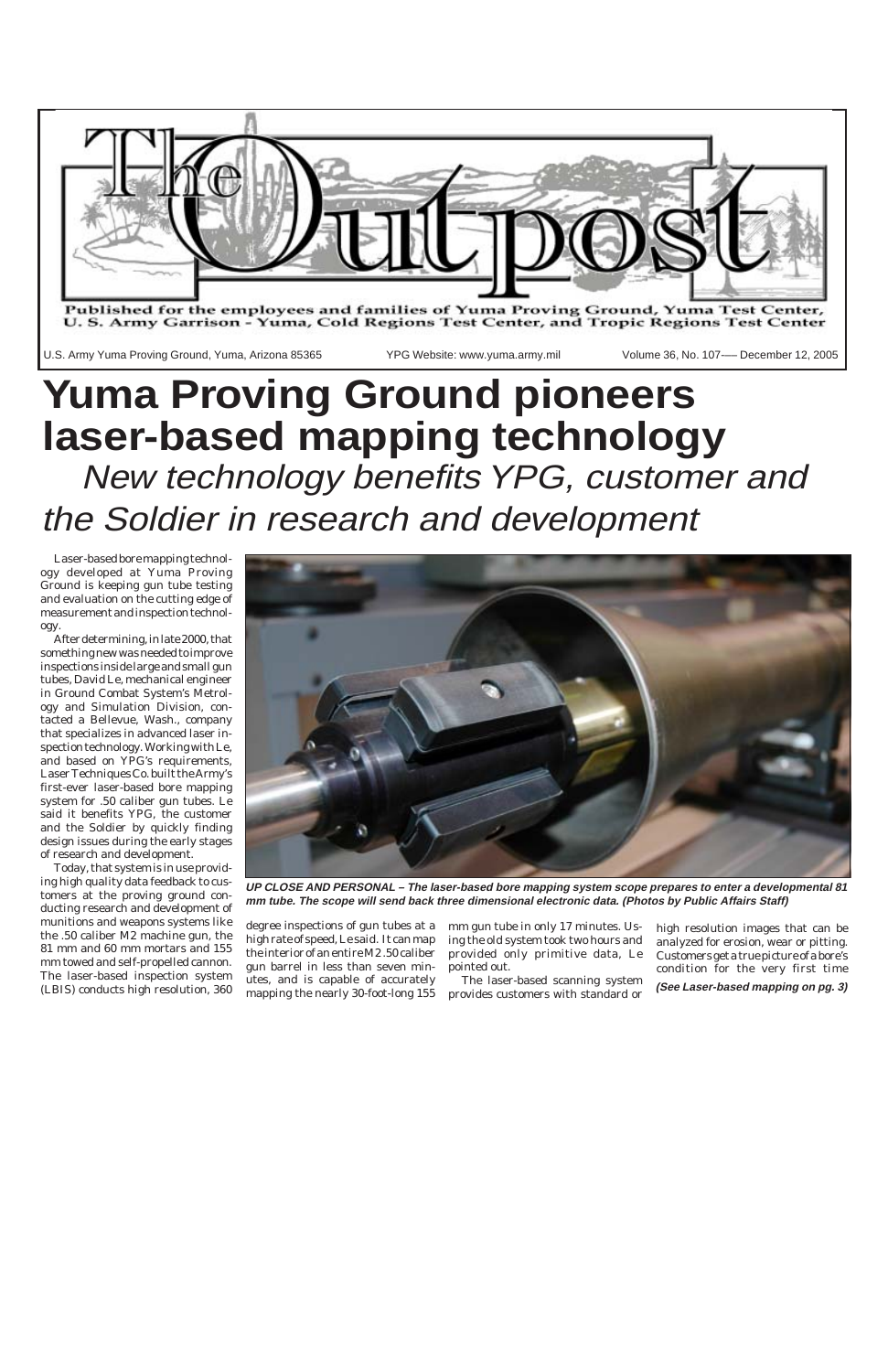## **Laser-based mapping** (Continued from page 1)

through the scope's three dimensional data capturing capabilities, Le said.

The system not only shows the wear on a tube, it also gives the length, width and depth of any anomalies. The accurate and quantitative threedimensional scan results can also be used to create modeling and simulation packages, and its unique LaserVideo<sup>™</sup> mages provide a visual indication of the gun tube's surface.

Gun tube inspection technology has steadily evolved over the past 25 years and YPG has become a pioneer in this field. High-tech testing and evaluation tools are being developed within the industry to meet the demands and challenges of finding the capabilities and limitations of modern weapons systems, which are now usually a complex system-of-systems.

In the pre-Desert Storm 1980's, gun tubes were inspected by hand using a mechanical "star" gauge that had to ride in the barrel's grooves, Le said. It only measures diameters and takes two people three hours to manually measure a large tube. That inspection only returns data from two set points on the tube, zero and 90 degrees. It was also possible that copper build up could slow the inspection and the gauge could actually get stuck inside the barrel.

In the early 1990's, electronic star gauges were developed. They were similar to earlier gauges, but testers and evaluators could access the data via computer to enhance speed and accuracy, Le explained. This inspection took one person between one and two hours to complete, but still

only yielded data at the zero and 90 degree points.

In the mid-1990's came the video bore scope that allowed 360 degree video data. This was a high technology revolution of video inspection, Le said. The video was 480 lines of resolution and provided video documentation for the customer. The most recent video bore scope, developed about 1999, provides 700 lines of resolution and has a laser positioning system to quickly locate specific spots. In developing these scopes, off-the-shelf technology was modified to fit YPG's test and evaluation application requirements, Le said. The drawback of this technology, however, was that the images could be distorted and data analysis was still labor intensive and time consuming. In addition,

video bore scope inspection is subject to operator interpretation.

In early 2000, Le started working and coordinating with Laser Techniques to develop the laser-based bore mapping system because he saw the need for a new instrument that could perform automated, quantitative, non-contact measurements in a short period of time.

The laser spot size is approximately  $2/1000$ <sup>th</sup> of an inch in diameter when it is projected onto the barrel surface and the sensor is capable of acquiring over 7,000 data points per revolution inside the barrel, Le said; adding that this level of resolution is a long way from the two zero and 90 degree data points that were attainable just a few years ago.



**PERFECTIONIST AT HEART – David Le, mechanical engineer in the Weapons and Munitions Division, inspects a sample computer readout of the three dimensional data captured by the laser-based bore mapping system.**

Precision calibration rings are used before every setup to insure uniform accuracy. In a smooth-bore 42-inch mortar tube, the sensor scans at 270 degrees per second and moves about an inch down the tube during that tick. It can be set up to scan at different rates and intervals. If it is set up to scan every 50- thousandth of an inch for 42 inches, Le determines the scope will rotate 840 times in 12.9 minutes.

Live data is transmitted to a computer that uses specialized software to assist in analysis and can be captured for later study and manipulation. That software allows users to accurately locate and measure damage or wear within  $1/1000<sup>th</sup>$  of an inch.

All of this technology has helped put Yuma Proving Ground in the forefront the testing and evaluation of endurance and performance of conventional and experimental munitions.

For now, all work is done in the lab with detached gun barrels. Le said the next generation will consist of portable field inspection systems that can scan a barrel without disassembly. Mostly, the field systems would be providing preliminary results, but the data could be transmitted through a network back to the lab for in-depth analysis.

These systems are already in the preliminary design stage. If funded, Le expects the systems will be built and tested at YPG.